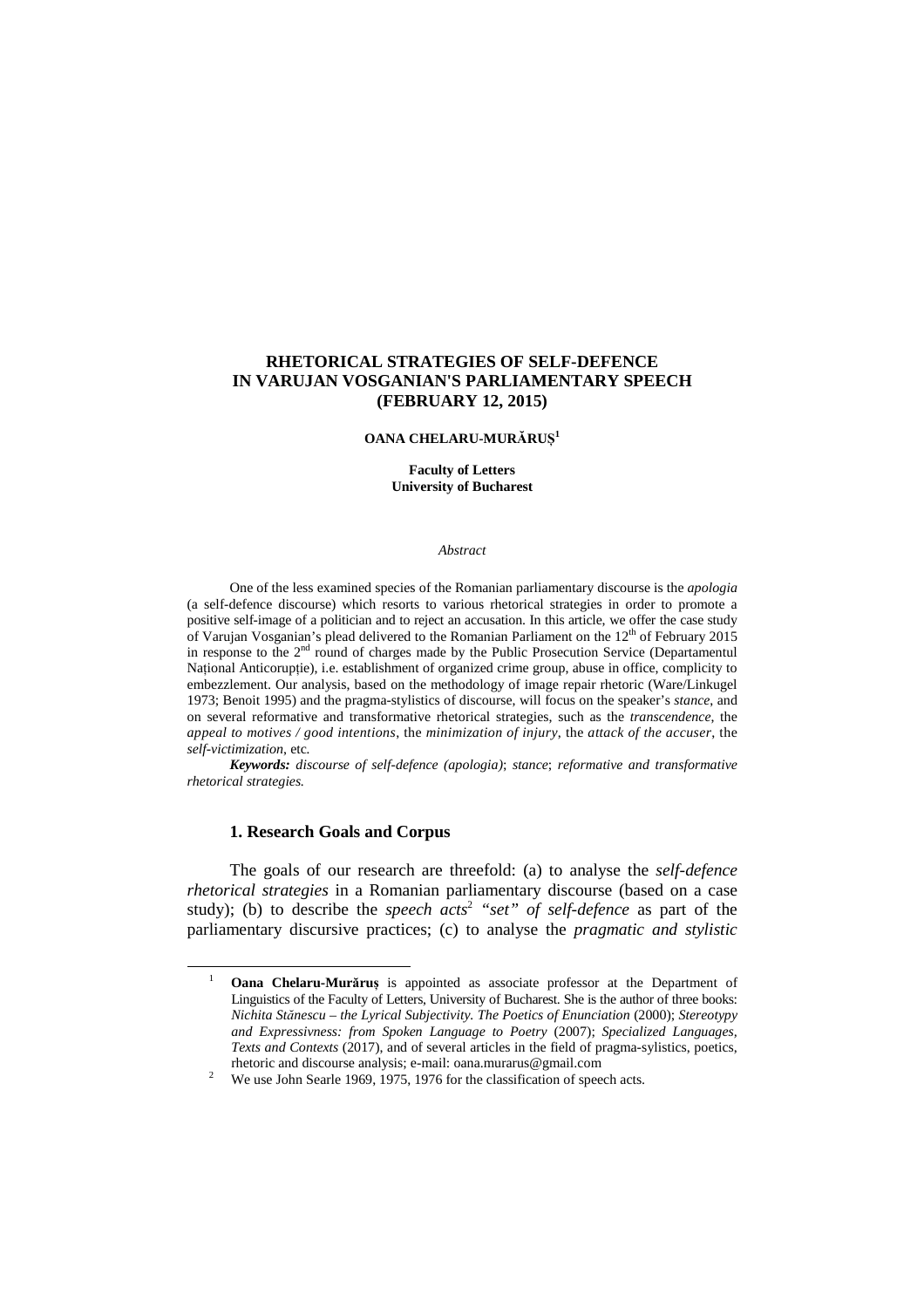*features* of parliamentary apologia that are responsible for an efficient management of the positive self-image of the accused politician.

Our corpus consists of Varujan Vosganian's parliamentary speech delivered to the Romanian Parliament on the  $12<sup>th</sup>$  of February 2015, in response to the  $2<sup>nd</sup>$  round of charges made by the Public Prosecution Service (PPS; in Romanian: Departamentul Național Anticorupție)<sup>3</sup>. Varujan Vosganian, a former member of the *National Liberal Party*, which he left for the *Alliance of Liberals and Democrats* (ALDE) in February 2015, was charged twice (in October 2013 and February 2015) with establishment of an organized crime group, abuse in office (as former minister of economy), complicity to embezzlement by the Public Prosecution Service, and he addressed his colleagues MPs on the  $12<sup>th</sup>$  of February 2015 in order to persuade them to maintain the point of view they had expressed in 2013, namely to reject the initiation of a criminal investigation in his case. With a view to the stylistics of his parliamentary discourse, mention should be made that Varujan Vosganian is also a gifted Romanian writer of Armenian origin, the author of a notorious novel entitled *The Book of Whispers* (2009), which won several literary awards by the time of its publication.

# **2. The Image Repair Rhetoric – a Theoretical Overview**

In a renowned article, B.L.Ware și Wil.A.Linkugel (1973) approached the rhetoric of the so-called discourse of self-defence (*apologia*), which they considered a genre in its own right:

"We believe that apologetical discourses constitute a distinct form of public address, a family of speeches with sufficient elements in common so as to warrant legitimately generic status" (1973: 273).

When the ethos of a public person is attacked or comes to be doubted (character, actions, merits, credibility), (s)he feels obliged to defend her/his cause by a public speech appealing to a number of limited rhetorical strategies, but whose combination and display illustrate the unique personal gifts of the speaker.

The image repair theory of Ware and Linkugel is based on a speaker-centered approach and identifies four categories of self-defence strategies and four rhetorical stances:

(1) **Denial of fact/of intent** is considered a psychologically *reformative* strategy in that the defendant tries to revise or modify the cognitive

 $\overline{a}$ 

<sup>3</sup> Source: https://www.senat.ro/FisaSenator.aspx?ParlamentarID=380ccd4e-1089-408a-be0f -871fa564c3af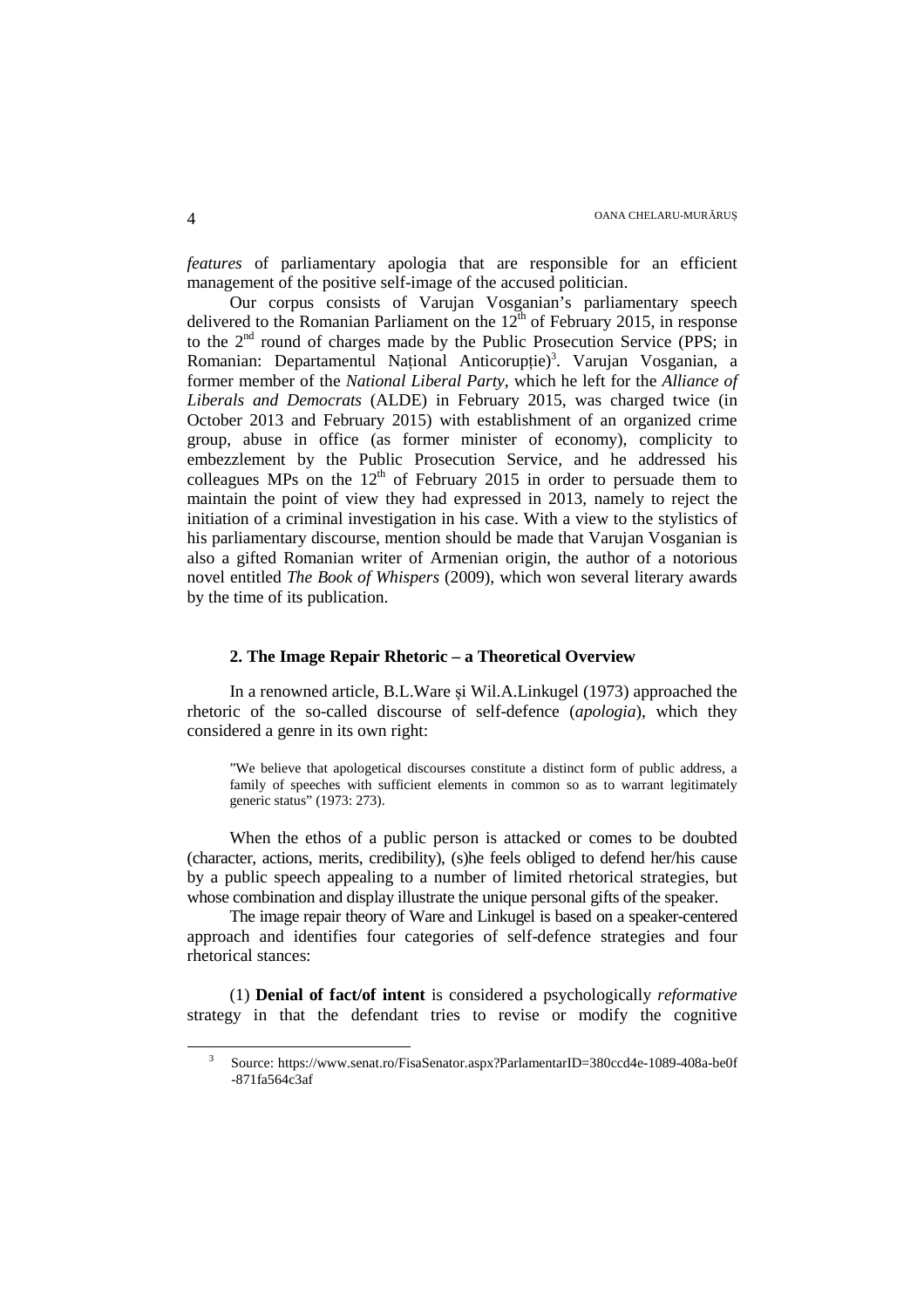representations of the public regarding the incriminated act. The speaker does not deny the act or its wrongful character, but does not admit his/her participation in the event, or simply denies his/her malicious intention. A frequent topic of denial is the invoked *plotting* against the accused, a strategy that enables him/her to appeal to various forms of *self-victimization*.

(2) **Bolstering** is also a psychologically *reformative* strategy through which the defendant seeks to attenuate the negative impression made by his/her incriminated act. The accused guides the attention of the public towards the positive actions (s)he performed in the past, throwing into light his/her own unquestionable qualities. The presupposition of this rhetorical strategy is that a person with a clean and honorable past could not have suffered such a radical transformation in the present (Gold 1978: 308).

(3) **Differentiation** is a psychologically *transformative* strategy that aims to change the public perception on the very nature of the wrongful act. The accused admits the incriminated act, but (s)he tries to motivate it and to describe it from a new, positive perspective. A special case of differentiation is the so-called *regeneration strategy* through which the accused throws into relief his present moral transformation and asks to be reassessed.

(4) **Transcendence** is also a psychologically *transformative* strategy, which places the wrongful act in a wider context in order to change the public view on its nature and to divert attention from the details of the case.

The defendant can use a single rhetorical strategy or more, so that the public would be persuaded in the desired direction. As a result, due to the specific combination of reformative and transformative strategies, the speakers can adopt four postures of verbal defence, according to Ware and Linkugel's classification:

(1) The **absolutive speech** resorts to denial of fact and/or differentiation because the accused strives to be acquitted/absolved from guilt.

(2) The favourite strategies of the **vindicative speech** are transcendence, bolstering and self-victimization, which enable the accused to divert the attention of the public towards general aspects and to insist upon his/her own merits and reputation.

(3) The **explanative speech** is based on bolstering and differentiation; the accused is hoping that the public will be more clement once that his/her motivations have been understood.

(4) The **justificative speech** frequently selects denial of malicious intentions, bolstering and transcendence as preferred strategies because the accused seeks understanding and approval.

In his famous book, *Accounts, Excuses and Apologies. A Theory of Image Restauration Strategies*, William L. Benoit (1995) expanded and refined the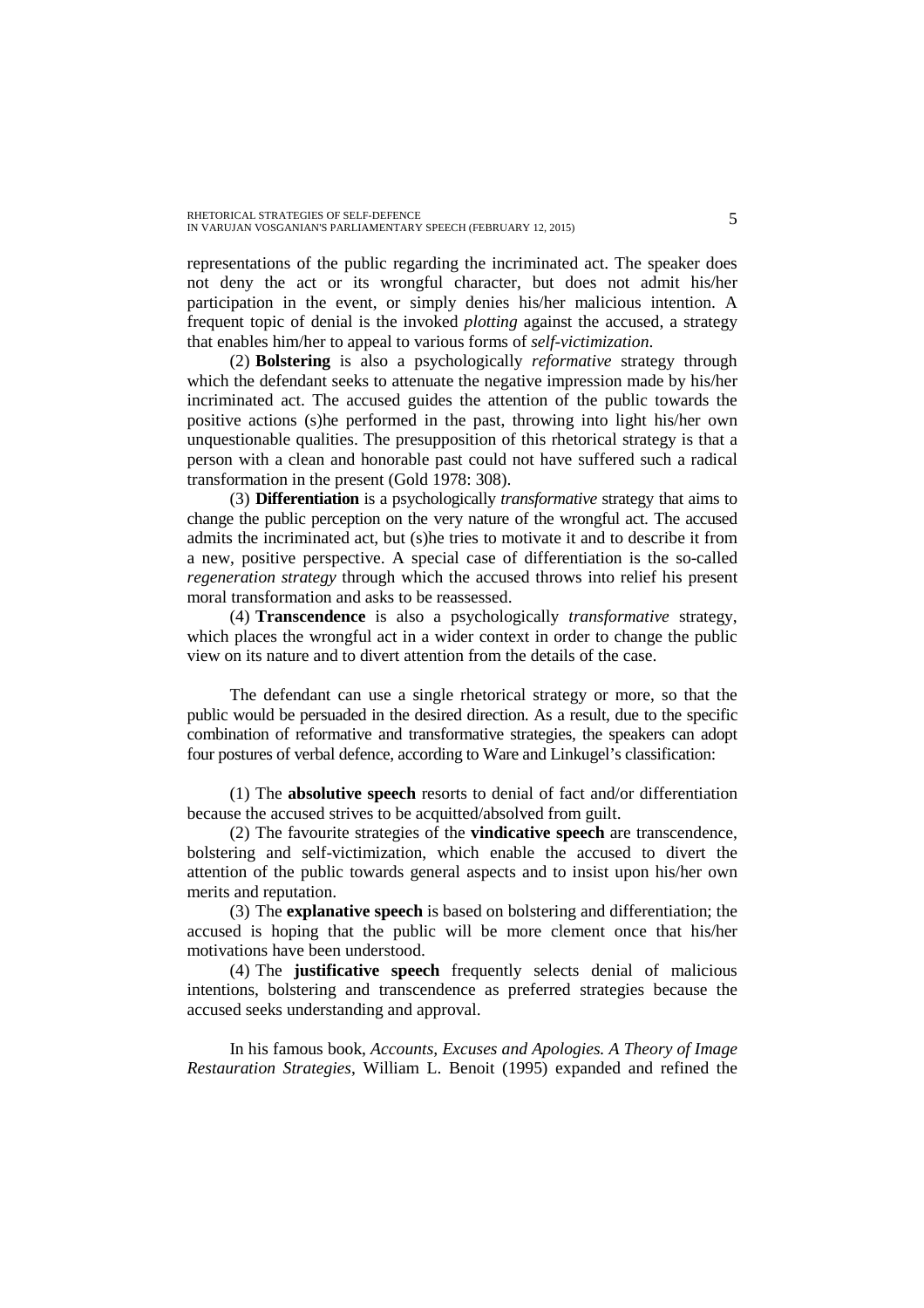image repair theory, offering a more complex taxonomy of the rhetorical strategies of self-defence:

**(1) Denial** displays two variants: the accused denies the wrongful act *per se* or the accused denies (s)he committed the wrongful act.

**(2) Evading responsibility** is another image restauration strategy that aims to change the negative perception of the audience with regard to the author of the wrongful act. It has four variants:

- (a) *Scapegoating/provocation*: the accused shifts the blame to another person/to others or claims that the act was performed in response to another wrongful act so that (s)he could be partially absolved from guilt.
- (c) *Accidents*: the accused pretends (s)he takes no responsibility for the offensive act because it was produced by accident.
- (b) *Defeasibility*: the accused pleads that the lack of information or control over some factors in the situation generated the wrongful act and therefore (s)he should not be considered entirely responsible for it.
- (d) *Motives/intentions*: the accused denies the evil intentions in doing the wrongful act and (s)he asks not to be blamed.

**(3) Reducing offensiveness** is one of the main goals of an apologetic discourse, and it is based on six tactics:

- (a) *Bolstering*: the accused attempts to mitigate the negative effects of the incriminated act laying stress on his/her positive traits and positive actions in the past.
- (b) *Minimization:* the accused tries to restore his/her image by minimizing the negative effects of the wrongful act.
- (c) *Differentiation*: the accused compares his case with some wrongful acts committed by others in the past in order to make it appear less offensive to the audience.
- (d) *Transcendence*: the accused tries to improve his/her reputation by placing the wrongful act in a different, broader context in order to motivate it.
- (e) *Attacking the accuser*: the defendant attempts to reduce the credibility of the source of accusations so as to diminish the damage to his/her own image.
- (f) *Compensation*: the accused reimburses the victim in order to reduce the moral prejudice produced through the wrongful act.

**(4) Corrective action**: the accused tries to restore the unpleasant situation generated by the wrongful act and (s)he promises to avoid the same error in the future.

**(5) Mortification**: the accused admits the guilt and asks forgiveness.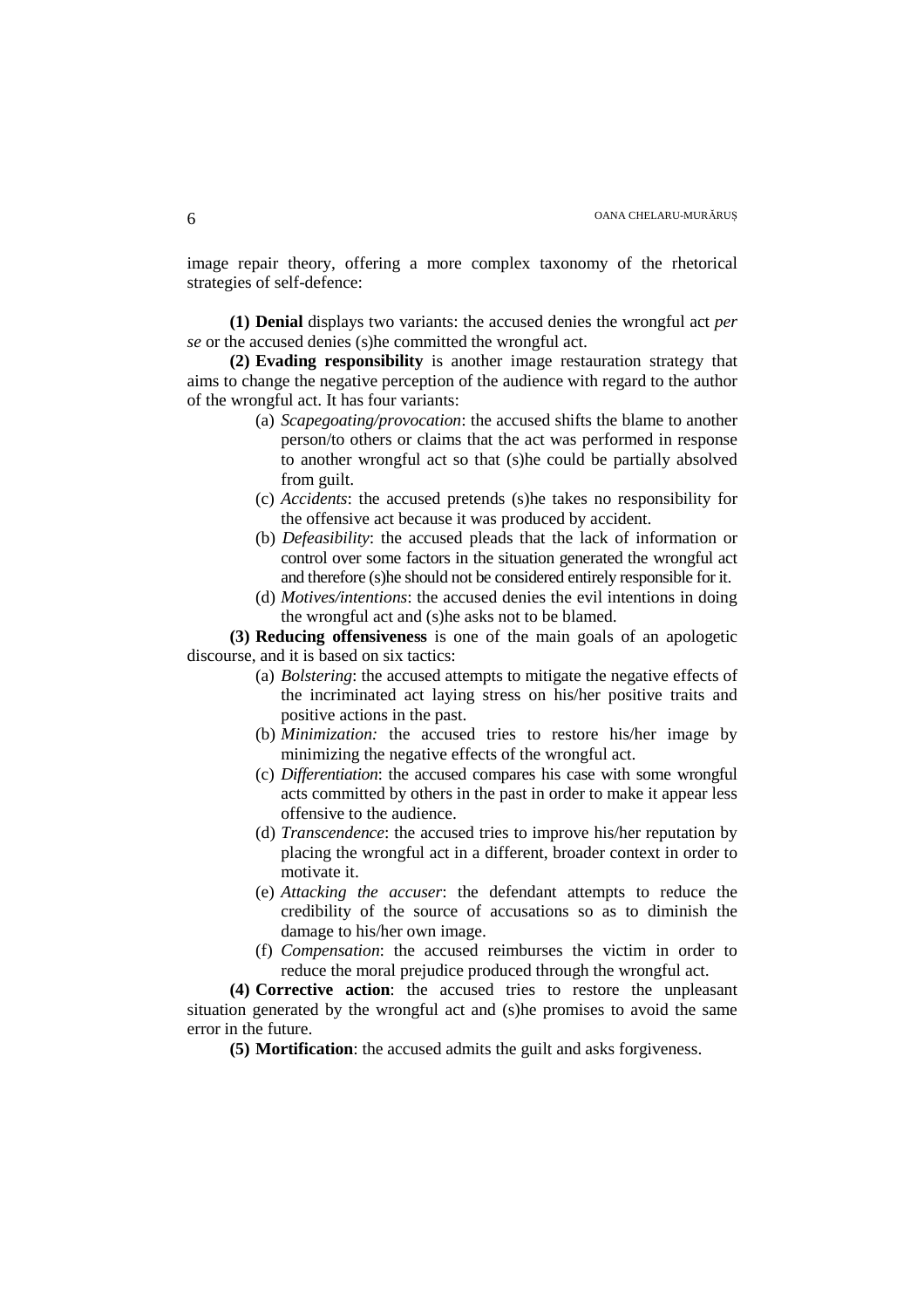At the end of this theoretical overview, we would conclude that there is an organic link between the accusation discourse (Gr. *kategoria* ..accusation") and the defence discourse (Gr. *apologia* "defence discourse", Ryan 1982: 254-255). *Kategoria* performs a set of assertive speech acts in order to build a negative image of a person, whereas *apologia* resorts to correction and self-image restoration strategies. *Apologia* is just one species of the field of apologetic rhetoric, which covers a wider range of dicourse types, such as self-defence discourses, excuses and accounts or moral apology (expressing guilt recognition and repentance) (Towner 2009: 431; 436; 445).

# **3. Rhetorical Strategies of Self-Defence in Varujan Vosganian's Parliamentary Speech**

The main rhetorical goals of a parliamentary discourse are to express the MPs' ideas and political beliefs, to plead a political cause, to promote the legislative initiatives, and to build a positive self-image of the politician (van Dijk 2010; Ilie 2003a, 2003b, 2010). The last goal lies at the centre of an *apologia*, a species entirely focused on self-image restoration strategies.

Varujan Vosganian's parliamentary speech delivered on the 12<sup>th</sup> of February 2015 starts with a *preterition*, a rhetorical trope which consists in speaking about a topic, but professing to omit it:

## (1)  $I$  *am not* today in front of you *to plead my innocence*<sup>4</sup>.

After this initial preparatory movement, which is a classical part of the exordium<sup>5</sup>, the defendant approaches the transformative rhetorical strategy of *transcendence*, a means of setting the incriminated act into a broader context in order to motivate it. The key-arguments are strategically placed at the beginning  $(2)-(5)$ , in the middle  $(21)$ , and by the end  $(38)-(39)$  of the discourse:

- (2) Reflections on the *Romanian Constitution*; *the Senate has a political and moral responsibility* when approving the initiation of a criminal investigation;
- (3) The *will of the Senate* is not a procedural detail; the *Senate is not a public institution*  obliged to give approvals *over the counter*;
- (4) The *political decisions* are part of the political responsibility;

 $\overline{a}$ 

(5) The *criminal procedures* should not be used against political adversaries.

<sup>4</sup> Because of the limited space of this article, we will only summarize the ideas of the original paragraphs of Vosganian's discourse. The translation into English, the underlines, as well as the numbering of the paragraphs belong to us.

<sup>5</sup> In classical rhetoric, the *exordium* is known as the opening part of an oration in which the speaker lays out the purpose of his discourse and prepares the audience to favourably listen to his arguments.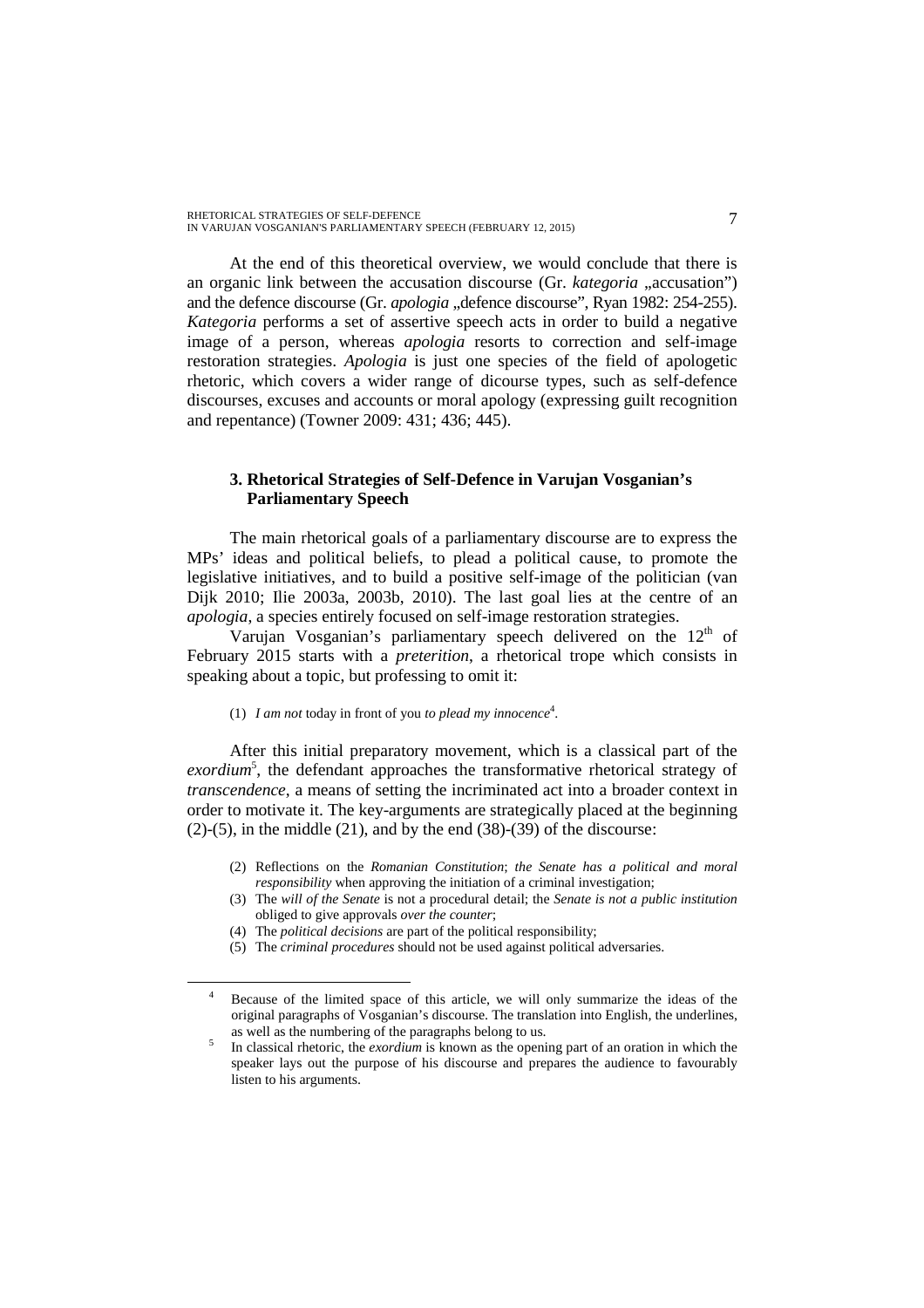In this part of the *exordium*, the speaker consolidates his *stance* (Englebretson (ed.) 2007; Vasilescu 2010) by making the above-mentioned set of assertions on the constitutional role of the Senate, and on the political nature of his decision as former minister of economy, decision which should be, in principle, free of a criminal charge. In fact, the politician's assertions perform the indirect speech act of suggesting or even requesting the colleagues MPs to take a moral responsibility when voting his case and to reject the groundless charge. Moreover, Vosganian's remark on the possibility that such charges were used against political adversaries generates from the start the pragmatic implicature "I am such a victim".

The speaker keeps on extensively using the strategy of *transcendence* and performs the representative speech acts of explaining and insisting on the grounds of his incriminated decision taken as former minister of economy:

(21) My *economic decision* taken in 2008 (a discount for chemical fertilizers in order to sustain the Romanian agriculture) *was not criticized* by UE or by the National Agency for Energy Regulation; *it was sustained* by the Government; *I was not warned* by other institutions of the Romanian state regarding possible dangers, *nobody else* in charge *was warned* (i.e. The Romanian Secret Service).

Symmetrically, he resumes the same strategy by the end of his discourse when he invokes general issues like the lack of respect for human rights (38) and the abuses of the anti-corruption fight in Romania (39).

The next rhetorical step of Vosganian's speech exploits *defeasibility*, a subtype of the strategy for avoiding responsibility according to Benoit's classification. Defeasibility is based on justificative arguments, which can explain the incriminated decision and diminish the perceived responsibility for the failure event. Consequently, the politician invokes the following objective economic and social factors that led him to his decision as former minister of economy:

(8) The 2008 economic context (the highest prices for natural gas after the  $2<sup>nd</sup> WW$ ); the imminent collapse of chemical fertilizers production; the subsequent crisis of agriculture; the protests of the trade unions; the pressure of the press and of the public opinion.

The appeal to *motives or intentions* is part of the same strategy of avoiding responsibility. The accused denies any malicious intent of doing a wrongful act,  $(5)$   $(22)$   $(28)$ , in order to revise or amend the cognition of the audience:

- (5) *There was no intention* of personal financial profit;
- (22) The accusation that I only pretended to support the development of agriculture and that I favoured the chemical fertilizers enterprises instead *is so absurd that it's worthless to comment it*;
- (28) Both charges of PPS (2013, 2015) reveal *no suspicion of corruption*.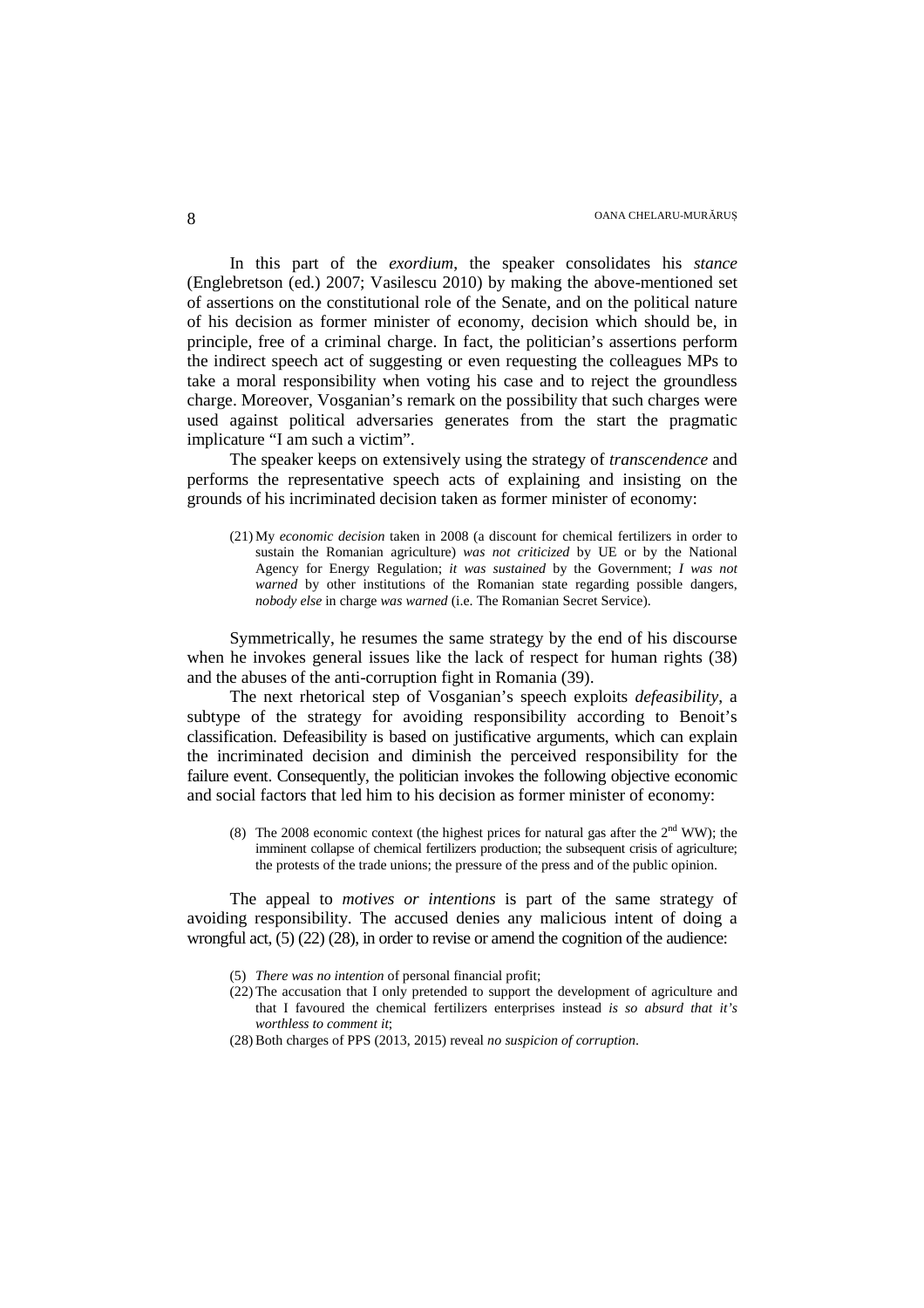*Minimization*, as part of the rhetorical strategy of reducing offensiveness, reinforces the previous discursive movement *motives and intentions*. The accused does not use this tactic in order to deny his participation in the event, but to change the cognitive representations of the audience on the nature of the wrongful act. In this regard, the orator reinterprets the nature of the incriminated act/rejects the criminal nature of the act,  $(1)$  (6). At the same time, he highlights the positive effects of his decision and of the policy of the government, (9) (10) (11) (12)-(20) (22), providing plenty of arguments based on facts, concentrated at the very heart of his speech, over 13 paragraphs:

- (1) My actions in 2008 were political, bear *no criminal responsibility*;
- (6) *Political decisions* in the economic field, taken with the consent of the Government, *can not have a criminal dimension*, *cannot be labelled as criminal acts, can not be the basis for a criminal investigation*;
- (9) All the parties respected the economic agreement during the approved 6 months period;
- (10)-(11)The discount was extended more than 6 month at the request of the minister of agriculture, with the consent of the Prime-Minister;

(12)-(20) Enumeration of the economic positive effects of the adopted policy (facts and figures); (22) The positive financial results of the Romanian Government policy in 2008.

*Bolstering* furnishes further sustain to the argumentative pattern. The orator underlines his positive traits and actions in the past (patriotism, sense of responsibility) in order to mitigate the negative effects of the incriminated act. If the previous part of the discourse had appealed mostly to logos (rational arguments, facts and figures), now the speaker turns to pathos and performs the direct and indirect expressive speech act of self-boasting in order to strengthen his discursive power and credibility:

- (22) *My duty was* to offer jobs to Romanians, not to let them down;
- (24) In other countries, it is just normal to support the national economy. *In Romania, people are afraid to be patriots*;
- (37) … the country where I was born and *which I love*….

*Differentiation* belongs to the same class of tactics focused on reducing offensiveness. The politician performs the expressive act of complaining for being unjustly charged by the prosecutors in comparison with other persons (21). At the same time, he attempts to distinguish the incriminated act from other similar acts so that it may appear less offensive to the audience  $(23)$ :

(21) Vosganian enumerates a few persons who bear responsibility for the same matter (the former Prime-ministers: C.P.Tăriceanu, Dacian Cioloș, Emil Boc; the Presidents of the two chambers of the Parliament; the former President of Romania, Traian Băsescu), but *he*, *by contrast*, *is the only one prosecuted*;

(23) Vosganian invokes a number of economic disasters for which nobody was prosecuted; *I saved an industry from disappearing, but now I am considered the underminer!*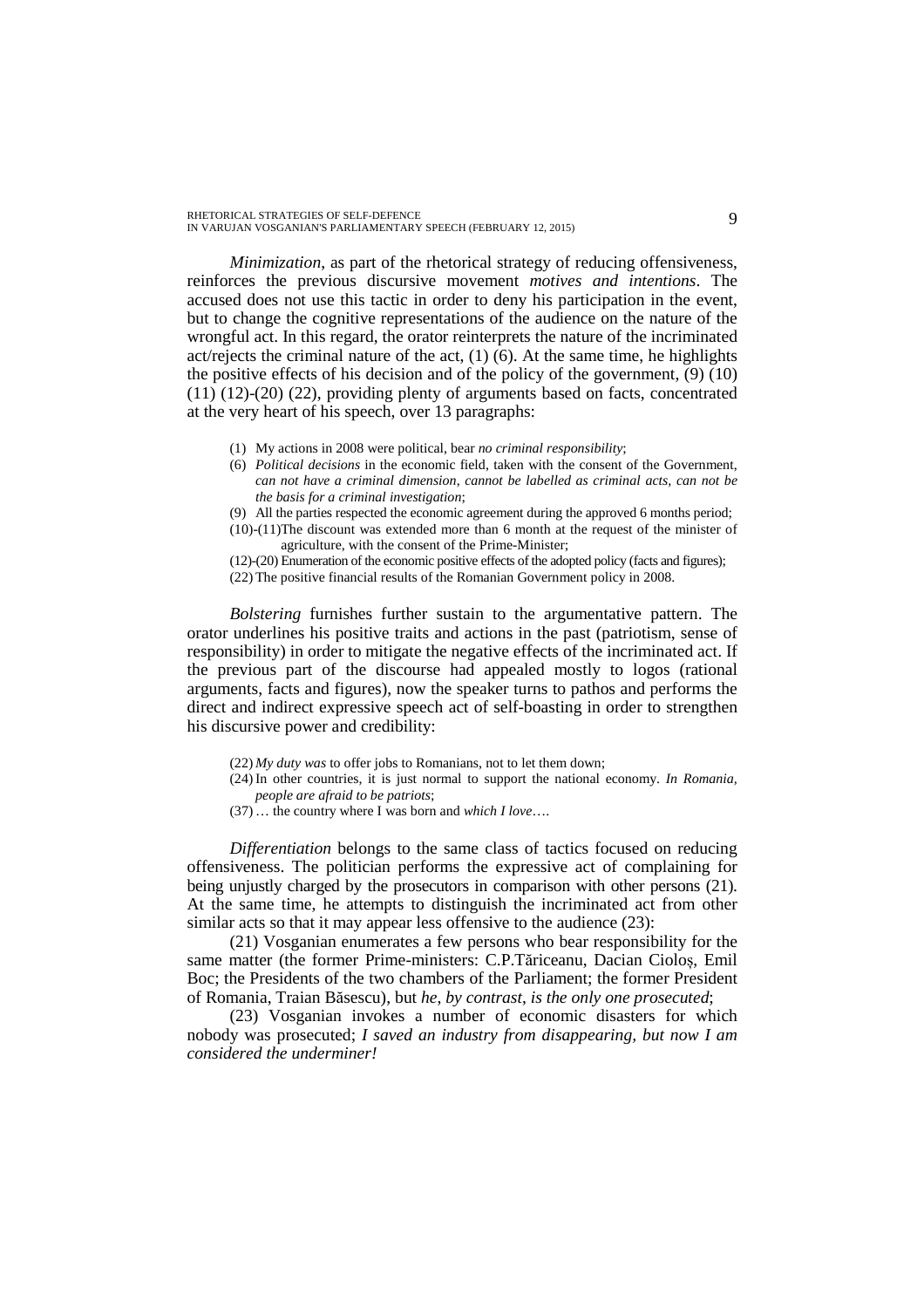The strategy of *attacking the accuser* is placed mostly in the second half of Vosganian's discourse. This rhetorical movement follows logically after an extensive part of the speech in which the speaker had convincingly presented a wide range of arguments based on facts and figures. Once laid the foundation of this sort of argumentation, the politician takes a further rhetorical step by attacking the accuser, a more aggressive strategy attempting to reduce the credibility of the source of accusations. The attack is given a large discursive space, namely 9 paragraphs:

- (7) The prosecutor *ignores the political dimension* of my economic decision;
- (21) The PPS published only *convenient fragments* from the shorthand text of the Government meeting;
- (29) No legal basis for a  $2<sup>nd</sup>$  request of PPS regarding the same deed (*Ne bis in idem*);
- (30) The 2nd request of PPS (2015) *ignores all the proofs* that absolve me of guilt;
- (31) I was not requested to testify as witness; if I had testified, *my file could not have been invented;*
- (32) The PPS document *does not specify* that the economic decision was extended at the request of the minister for agriculture, not mine.
- (33) The document *does not start from facts towards a conclusion, but from a pre-settled conclusion, and selects, interprets and misinterprets the facts in order to validate the conclusion.*
- (38) The *anticorruption fight* should not be a pretext for abuses; it *should not become* a sort of *folk festival* ("Festivalul Cântarea României");
- (39) The *excesses of anticorruption fight* are not welcome; they have negative effects on the administration and the political class.

The *self-victimization* rhetorical strategy is intimately linked to the attack of the accuser. Therefore, in a rhetorical crescendo, Vosganian appeals now insistently to pathos, because he seeks to gain the empathy of the audience at the end of his speech:

- (27)I was *permanently harassed* by PPS;
- (34)I realized that *they did not want to find out the truth*, but something else. Why the truth Varujan Vosganian knows is useful only if he is prosecuted?
- (35) The *former president* **[**Băsescu] *initiated a conspiracy* against me … *a real butchery … a purgatory hard to endure*;
- (36)In Romania a *crime prosecution is similar to a conviction*; going to PPS *is not a symposia* for finding out the truth;
- (37) *And then I ask*: Who wants to throw me *out of the public life*? Who wants to *compromise* me, using *calumny*, *misinterpretation* of facts and *abuse*? Who wants me covered by *social stigma*?
- (38) I *refuse* to be a *collateral victim*… I *refuse* to be *a bit-player in a media show directed by an unknown person for unknown purposes*.

The politician gradually passes from expressing negative emotions (performing the expressive speech act of complaining) to a more powerful discursive stance, from self-victimization to an overt protest against what he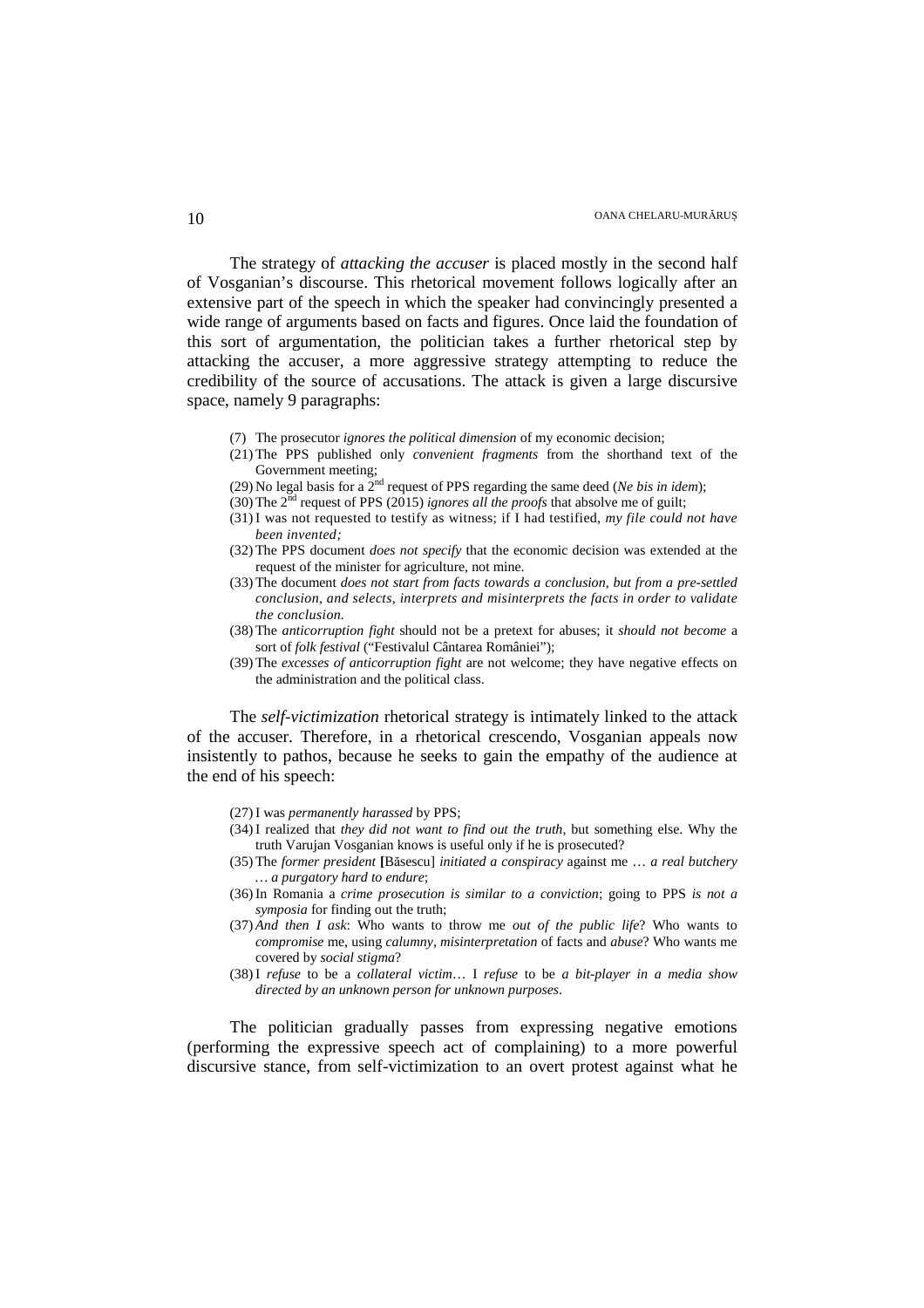considers to be an unjust prosecution system. In this respect, he effectively uses some typical rhetorical devices, such as the *repeated rhetorical questions* emphasizing his victim status (37) and a *rhetorically performed refusal* (38), intended to defy the accusers and to assert the speaker's personal dignity.

In order to convincingly plead his cause and persuade his audience, Vosganian resorts to an efficient management of the *person deixis system*. The 1<sup>st</sup> person deictic pronouns (*I*, *me*) are almost missing from the discourse. The deictic subjectivity is not emphasized; because the speaker prefers to create the stylistic appearance of an objective discourse, based on facts and rational arguments ( $logos$ ). Instead, we notice the use of the  $3<sup>rd</sup>$  person markers in self-reference, which is a self-dramatizing technique, i.e. seeing and presenting oneself as an important or dramatic figure:

(34) Why the truth known by *Vosganian* is not useful*...?* Who benefits from *Vosganian's*  prosecution *...?*

It is also worth mentioning that the only exception regarding the expression of deictic subjectivity is placed at the end of the speech (40), in a contrastive pair (*I-You*-plural). The speaker addresses his fellow MPs in a face to face manner, reducing the communicational distance:

*I* am the same*. You,* the voters, are the same. The deeds are the same. Yo*u* voted (in 2013) according to your consciouness*...*

The rhetor continues his *captatio* of the audience in an emotional manner, using the  $1<sup>st</sup>$  person pronouns of solidarity (the so-called inclusive *WE*) as a final ingredient of his persuasive strategy:

(40) President Iohannis is right when he says that we need a *powerful Parliament*. But a *powerful Parliament* is free to take decisions. *A powerful Parliament* cannot be compared with a *firing squad*… *WE should not accept* certain requests unconditionally. … The Parliament *should not become the passive weapon* of another power of the state… *WE have hoped together, we have suffered together, WE have shared our joy…*

# **4. Conclusion**

Vosganian's parliamentary speech is typical of the apologetic genre*.* It comprises several *rhetorical strategies* and a *chain of discrete speech acts* combined in a specific manner according to the communicative goals of the speaker.

The politician uses almost *all the reformative and transformative strategies* from the inventory of apologetic discourse. The *transcendence*, the *motives / intentions*, the *minimization* of the injury, the *attack of the accuser*, the *self-victimization*  are mainly exploited, having a large textual extension, whereas *denial*, *bolstering*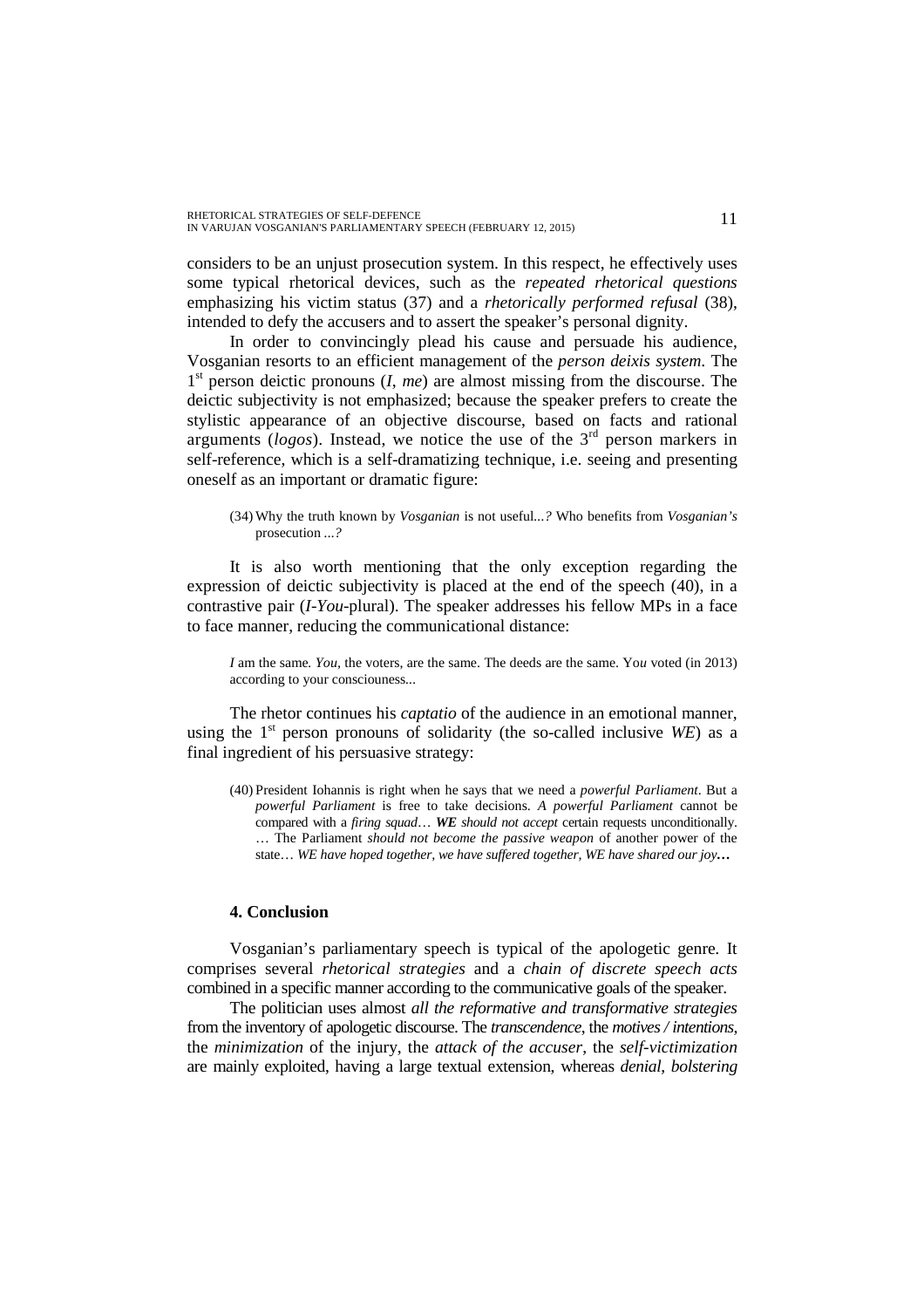*and differentiation* play a secondary role. He also resorts to several *representative speech acts*, especially in the first part of his speech (to assert, to inform, to explain, to deny, etc.), where he lays the argumentative foundation. They are followed by *expressive speech acts* that sustain his positive and negative emotions, gradually increasing towards the end (to boast, to complain, to lament / to express self-victimization, to refuse, to disagree, to protest, etc.).

The rhetor chooses a *justificative rhetorical posture of self-defence*, because he tries to preserve his reputation and he asks not only for understanding, but also for approval.

The structure of the discourse is *very well-balanced* from a rhetorical point of view. The defendant is a mature and experienced rhetor who pays attention to the order of the arguments, to their gradation and to an adequate proportion between *logos* and *pathos* (the 1<sup>st</sup> part of the speech appeals predominantly to rational arguments, facts and figures, the  $2<sup>nd</sup>$  part to emotion, elicitation of empathy, etc).

The rhetorical effect of Vosganian's discourse proved to be positive, since the MPs voted in favour of his claims and against the request of the Public Prosecution Service.

### **ANNEX**

### **Varujan Vosganian, Discurs de apărare în Senat, 12 februarie 2015**

#### Stimaţi colegi,

(1) Nu sunt astăzi în faţa dumneavoastră pentru a-mi pleda nevinovăţia. Am făcut acest lucru în luna octombrie 2013, atunci când DIICOT a solicitat, pentru prima oară, încuviințarea declanşării cercetării penale. Argumentele mele v-au convins, astfel încât, cu o majoritate copleșitoare (aproape 85% din voturi) dumneavoastră ați considerat că acțiunile mele din anul 2008, legate de susţinerea industriei de îngrăşăminte chimice din România, au fost îndeplinite în virtutea responsabilităților mele de ministru al Economiei și nu poartă vreo răspundere de natură penală. Cu atât mai mult cu cât ele nu cuprindeau fapte de corupţie.

(2) În România, potrivit prevederilor constituţionale, dreptul exclusiv de a cere urmărirea penală a unui senator, membru al Guvernului, pentru fapte săvârșite în exercitarea funcției, revine Senatului. Aceasta face ca Senatul să aibă nu numai puterea de decizie în materie, dar și să poarte, pe deplin, răspunderea politică și morală pentru cererile de urmărire. Soluția constituțională actuală nu este o inovație a legiuitorului constituant post-comunist, ci este o permanență în Constituțiile democratice românești, ea regăsindu-se în Constituţia din 1866, precum şi în Constituţia din 1923. În plus, nu este nici o inovație românească, caracterul special, derogatoriu de la dreptul comun, al răspunderii penale a membrilor Guvernului, pentru fapte săvârșite în exercitarea mandatului ministerial, regăsindu-se şi în celelalte sisteme constituționale democratice actuale.

(3) Este fundamental greșită exprimarea că Senatul, în mod neconditionat ar trebui, pe bandă rulantă, să accepte toate cererile Parchetului. Actul de voinţă al Senatului nu este un simplu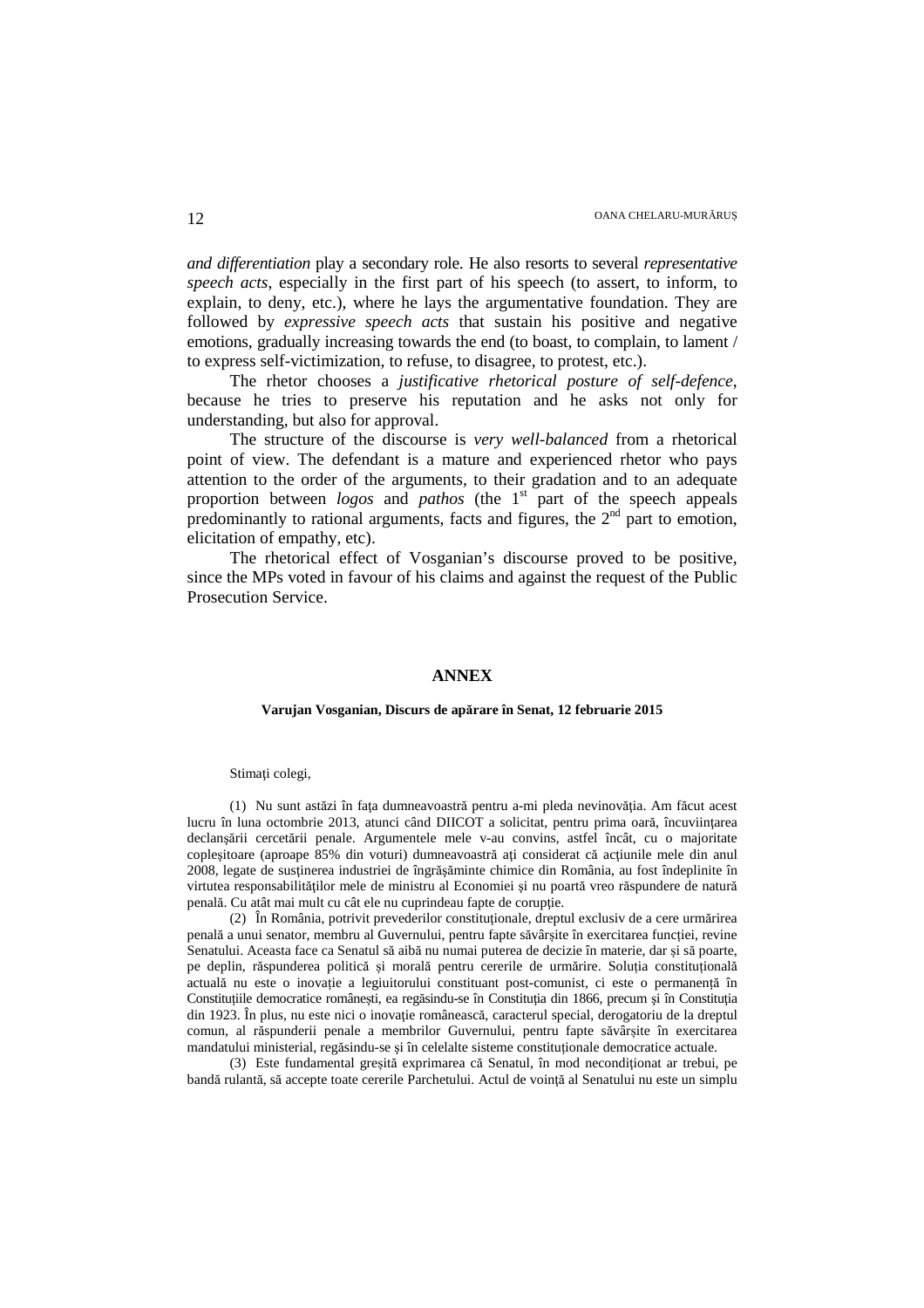detaliu procedural, Senatul nu este un ghişeu care dă un aviz obligatoriu pozitiv, căci atunci tradiţia constituţională nu ar fi oferit Senatului niciun rol. Autoritățile politice direct reprezentative sunt cele care decid pe deplin dacă formulează sau nu cererea de urmărire penală. A pretinde că ele ar fi chemate să dea un aviz şi acela strict pozitiv semnifică uzurparea puterii lor constituționale.

(4) Această chestiune constituie, în prezent, o proecupare a întregii Europe. La 28 iunie 2013, Adunarea Parlamentară a Consiliului Europei a adoptat Rezoluția 1950 privind Menținerea separate a răspunderii politice și penale. Parag. 1 din Rezoluție consideră că democrația și statul de drept reclamă ca oamenii politici să fie protejați în mod efectiv de acuzații penale bazate pe deciziile lor politice. Deciziile politice trebuie să fie subiect numai al răspunderii politice, judecătorii ultimi fiind alegătorii.

(5) Conform parag. 3.1., procedurile penale nu trebuie utilizate pentru a penaliza divergențe politice. Iar paragrafele următoare solicită ca în evaluarea răspunderii, să se aibă în vedere inclusiv criterii precum intenția de câștig personal. Ceea ce, precum vedeți, nu este cazul în situația mea.

(6) În concret, faptele care sunt reținute în sarcina mea prin referatul procurorului constituie exclusiv decizii politice în domeniul economic, potrivit atribuțiilor mele de la acea dată, de ministru al Economiei și Finanțelor. Acele decizii au fost politice, luate cu susținerea integrală a Guvernului, și, prin urmare, indiferent dacă ar fi fost corecte sau eronate, ele nu au nici un fel de dimensiune penală, nu pot fi calificate infracțiuni și, în consecință, nu pot constitui temei pentru o cerere de urmărire penală. Iată ce spunea primul-ministru de atunci; Călin Popescu Tăriceanu la dezbaterile din Senat, din 7 octombrie 2013: *« Simt că este obligaţia mea nu numai morală, dar şi politică, să intervin pe acest subiect, pentru că aveam calitatea de şef al Guvernului, când actualul ministru – la vremea respectivă, tot ministru al economiei – a luat deciziile care astăzi i se impută de către Parchet. Evident că era un subiect care a făcut obiectul unei discuţii în şedinţă de Guvern. Şi, fără niciun fel de ezitare, la vremea respectivă, am aprobat nota pe care ministrul Vosganian a supus-o atenţiei Guvernului, pe baza căreia a luat deciziile care se impuneau pe cale de consecinţă, decizii care, doresc să subliniez, erau şi atunci considerate, şi astăzi, decizii de politică economică, nimic altceva ».*

(7) Referatul procurorului omite tocmai dimensiunea politică a deciziei mele ignorând situația explozivă în fața căreia a fost pus Guvernul în luna februarie 2008.

(8) Să amintim pe scurt faptele. Anul 2008 a fost anul celor mai mari creşteri pe piaţa mondială a gazelor naturale din întreaga istorie postbelică. Creşterile au fost de-a dreptul explozive. Odată cu primele creșteri de preturi la intern, din ianuarie-februarie 2008, combinatele de îngrăsăminte chimice din România au anuntat că nu mai pot continua în aceste condiții. În Bucureşti, la sediul MF, precum şi în judeţele Mureş, Braşov, Ialomiţa, Bacău şi Teleorman au avut loc ample mişcări de protest. Sindicatelor din chimie li s-au asociat federaţiile sindicale naţionale. Muncitorii au primit preaviz pentru închiderea combinatelor începând cu 1 martie (unele precum Făgăraş sau Săvineşti, erau deja închise). Asociaţiile fermierilor s-au asociat protestelor patronatelor din industria chimică, dat fiind că lipsa îngrăşămintelor chimice din intern ar fi presupus achizitionarea altora mai scumpe. Ministerul Agriculturii a anuntat că nu poate subvenționa pe fermieri pentru achiziționarea îngrășămintelor mai scumpe din import. Cabinetul Primului Ministru și Prefecții județelor afectate cereau soluții. Presiunea presei, a opiniei publice în general era net favorabilă demarării dialogului cu asociaţiile patronale şi sindicale. În aceste condiții, MEF, după intense negocieri, a acceptat un discount care acoperea doar o parte a creșterilor de prețuri, în schimb, În schimb, patronatele se obligau să renunțe la preavizul de închidere la 1 martie 2008, să redeschidă combinatele închise, să reia producția de îngrășăminte chimice şi, pe întreaga perioadă de şase luni, să nu majoreze preţurile la îngrăşămintele chimice livrate agriculturii româneşti. De asemenea, acordarea discountului era condiţionată de onorarea facturilor curente şi reducerea datoriilor combinatelor către ROMGAZ. Sindicatele se obligau să renunte la proteste.

(9) Toate acestea au fost aprobate într-o Notă prezentată în Guvern. În cele şase luni, atât patronatele, cât şi sindicatele şi-au respectat angajamentele La expirarea termenului, facilitatea a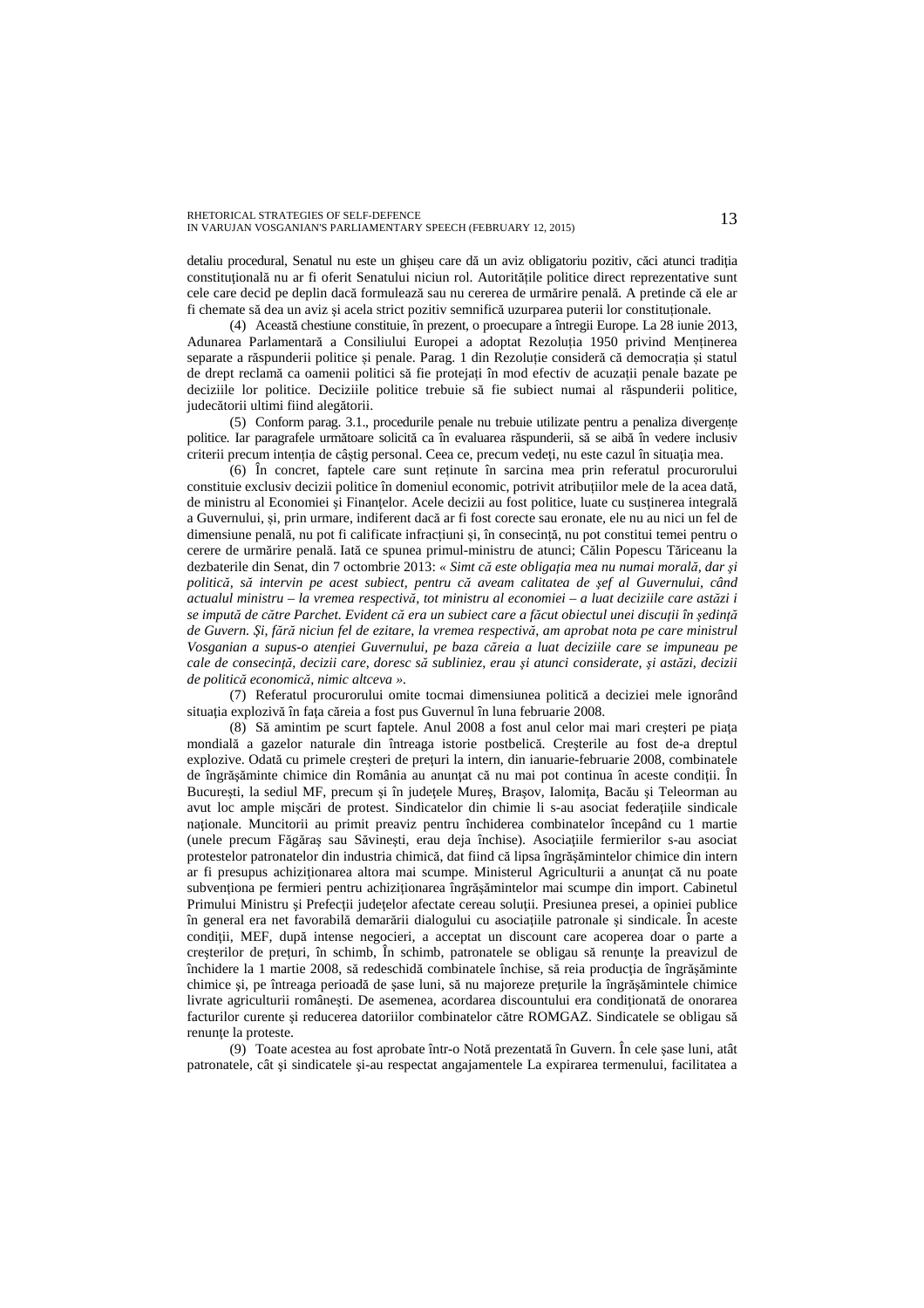fost continuată la solicitarea, în Guvern, a ministrului agriculturii de atunci, Dacian Cioloş, care a subliniat caracterul benefic al acestei măsuri pentru agricultura românească. Citez, din stenogramă:

(10) *Dacian Cioloş: Domnule prim-ministru, în perioada februarie-iulie 2008, combinatele producătoare de îngrăşăminte din România au beneficiat de o reducere comercială de 40\$ la mia de mc. de gaze, preţ maxim. Deci a fost un plafon, în condiţiile în care preţul pentru îngrăşămintele din import este în creştere. O concurenţă acerbă se înregistrează mai ales din partea Ucrainei şi, în aceste condiţii, dat fiind faptul că (,) costul cu îngrăşămintele reprezintă cam 22% în momentul de faţă din totalul costurilor la hectar şi că ar putea fi afectată şi productivitatea la hectar, dacă nu se dau îngrăşămintele, am propus Ministerului Finanţelor să continue această politică de acordare şi pentru perioada următoare, până la 31 martie 2009, având promisiune din partea producătorilor de îngrăşăminte din România, în aceste condiţii, că vor livra îngrăşăminte la acelaşi preţ şi în perioada următoare.*

(11) *Călin Popescu Tăriceanu: Acum, când văd acolo preţul ăla la gaze mi să ridică părul în cap. De la Ministerul Economiei îmi scriu că o să ajungă la 500\$, voi sunaţi că o să ajungă la 600.* (a ajuns la 540\$ în octombrie 2008, de la 316\$ în decembrie 2007, cea mai mare creştere înregistrată vreodată în istorie-n.m.)*. Bun. Dacă aveţi observaţii referitor la notă? Dacă nu sunt, se aprobă…de acord!*

(12) A fost o decizie din care toată lumea a avut de câştigat:

(13) Romgaz a înregistrat un profit brut suplimentar de 80 de milioane de lei în 2008 fată de 2007 şi creşterea cu trei procente a ratei corespunzătoare a profitului brut, până la 26%. De asemenea, profitul net a crescut de la 509 milioane lei la 537 milioane lei, ajungând la 16,4% (peste programul stabilit, de 15%).

(14) Combinatele au plătit facturilor curente și ROMGAZ a recuperat mare parte a restantelor pe care combinatele de îngrăşăminte chimice le aveau; atunci când, în octombrie 2008 unul dintre befeciari, INTERAGRO, a început din nou să-şi crească datoriile nu a mai primit discountul.

(15) Cantitatea de îngrăşăminte chimice livrată către producătorii agricoli a crescut cu 50% şi preţul lor a fost menţinut. – cele peste 9.000 de locuri de muncă au fost păstrate;

(16) Numeroase IMM-uri, furnizoare de sevicii pentru industria de îngrăşăminte şi-au continuat activitatea, ceea ce dublează numărul locurilor de muncă protejate prin această măsură, iar capacităţile de transport pentru gazele naturale şi pentru îngrăşăminte au fost utilizate integral.

(17) Bugetul naţional a primit de la combinate venituri de peste 180 milioane USD, potrivit datelor oferite de MF în 2009;

(18) S-au redeschis combinatele chimice de la Făgăraş şi Săvineşti;

(19) Au demarat investiţii care, începând cu anul 2008, au cumulat, potrivit concluziilor întâlnirii cu patronatele din industria chimică, în cadrul elaborării Strategiei de reindustrializare a României, peste 600 de mlioane de lei.

(20) Faţă de discountul acordat în cele şase luni pe care le-am solicitat, de cca 1,4% din cifra de afaceri a ROMGAZ, avantajele pentru ROMGAZ și pentru economia națională au fost considerabile. Riscul închiderii combinatelor, măcar pentru o lună, putea crea pagube mult mai mari, mai ales ROMGAZ, ca să nu mai vorbim de gravele probleme sociale în oraşe monoindustriale.

(21) Menţionez că în toată perioada aceasta nu a existat nicio poziţie contrară din partea UE, a ANRE și am avut, asa cum de altfel domnul Călin Popescu Tăriceanu a exprimat și în fața dumneavoastră la dezbaterile anterioare, susţinerea totală a Guvernului, lucru pe care l-ar fi dovedit şi Parchetul dacă ar fi publicat integral stenogramele şedinţelor de Guvern şi nu doar extrase convenabile. De asemenea, nu am fost avertizat prin nicio notă pe tot parcursul anului 2008 de SRI în legătură cu acest discount, aşa cum lasă să se înţeleagă Parchetul, dar fără să prezinte vreo dovadă în acest sens. Nu am fost avertizat, pentru că nu existau motive de alertă. Aşa cum nu am fost eu avertizat, nu a fost avertizat nici primul ministru CPT, care a aprobat în două rânduri, o dată la solicitarea mea şi a doua oară la solicitarea ministrului agriculturii Dacian Ciolos, măsura acordării discountului, nu a fost avertizat nici primul minsitru Boc care a aprobat continuarea măsurii și a propus Parlamentului OUG 54-2009 care extindea facilitățile, nici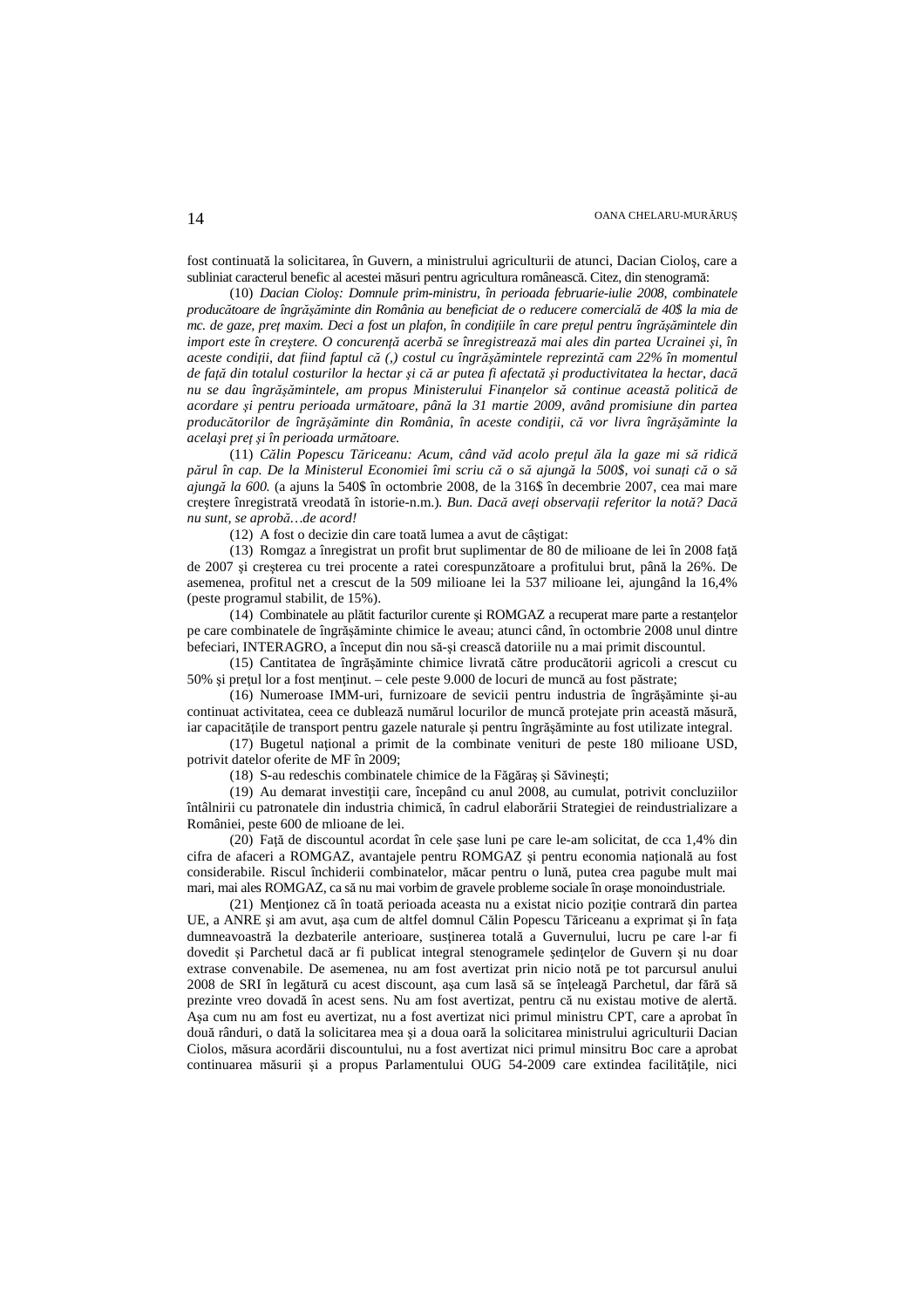președinții celor două Camere care au extins și mai mult facilitățile și nici președintele Traian Băsescu, care a promulgat fără să clipească Legea de aplicare a OUG 54, lege susţinută integral de grupurile parlamentare ale arcului guvernamental de atunci.

(22) Acuza Parchetului că am neglijat interesele ROMGAZ este negată de rezultatele financiare ale anului 2008, net superioare anului 2007, deşi atunci măsura iniţiată în februarie 2007 nu exista. Acuza că sub aparenţa susţinerii agriculturii am favorizat combinatele de îngrăşăminte chimice este atât de absurdă încât nici nu mai are rost să o comentăm. De asemenea, procurorul consideră că nu ar fi trebuit să acord această şansă combinatelor, ci să le execut silit, asta însemnând, de fapt, distrugerea lor. Ar fi fost interesant ca domnia sa să propună acest lucru acum şapte ani, în faţa miilor de oameni care sperau păstrarea locurilor de muncă. Datoria mea era să dau de lucru românilor şi nu să-i las pe drumuri.

(23) Din 1990, pierderile înregistrate în sectorul de stat au fost uriaşe. A dispărut Bancorex, Banca Agricolă şi Banca Poştelor au fost în pragul falimentului, au fost îngropate sub pierderi imense Republica, Vulcan Laromet, Camioane şi Tractorul Braşov, ARO Câmpulung, Electroputere Craiova, Oltchim are pierderi de peste un miliard de dolari, la fel se întâmplă cu Căile Ferate, cu Poşta, ca să nu dăm decât câteva exemple. Parchetul nu a găsit, de fapt nici nu a căutat vreunun subminator. În anul 2008, Romgaz şi-a crescut profitul brut şi, cu o rată corespunzătoare a profitului de aproape 30% a fost una dintre cele mai profitabile companii mari din România. O industrie a fost salvată de la dispariţie. Şi tocmai atunci a fost găsit, în persoana mea, subminatorul ! Ulterior, industria de îngrăşăminte chimice a murit. Combinatele s-au închis, orăşele precum Victoria sunt depopulate şi oamenii au plecat să caute de lucru aiurea. Dar acum e bine. Rău era când combinatele, dând salarii şi bani la buget, funcţionau.

 $(24)$  Trebuie să vă spun că întreaga Europă este preocupată desustinerea industriilor energointensive. În ţări precum Franţa, Italia sau Germania există, prin lege, o seamă de facilităţi pentru marii consumatori de electricitate şi gaz. În aceste ţări se consideră firesc să existe forme de sustinere a economiei nationale. În România există o adevărată teamă de a fi patriot.

(25) Guvernul, potrivit programului politic acceptat de Parlament, este cel care guvernează, iar nu Ministerul Public. În caz contrar, orice ministru ar trebui fie să ia aprobare prealabilă de la procuror pentru orice decizie politică, fie să trăiască ulterior cu spaima unei acțiuni penale pentru deciziile sale politice. Acest lucru ar bloca guvernarea țării și ar duce la uzurparea puterii de guvernare de procurori.

(26) Senatul a apreciat că toate deciziile mele au fost luate în limitele deciziei economice de sustinere a economiei românesti și a hotărât în consecință, votând, în 7 octombrie 2013 împotriva solicitării Parchetului.

(27) Ceea ce s-a petrecut după aceea a fost o ignorare a Hotărârii Senatuluiu. Deşi prevederile art. 8, 16.1 şi 314.1.a) din Codul de Procedură Penală obligau la clasarea solicitării respective, DIICOT nu a făcut acest lucru. Faptul că timp de un an şi jumătate o hotărâre a Senatului nu a fost aplicată a fost împotriva mea un motiv de hărţuială permanentă. Mai mult decât atât, în mai multe rânduri şi în mod public, dna Alina Bica, şefa DIICOT, dezamăgită, spunea dânsa, de decizia Senatului, a ameninţat cu revenirea solicitării, citez « *procurorii nu sunt descurajaţi şi continuă investigaţiile ».*

(28) Investigaţiile au mai continuat un an şi jumătate. Comparaţia celor două referate, cel din 2013 şi cel din 2015 arată limpede că investigaţiile ulterioare nu au dat niciun rezultat, neapărând nicio faptă nouă. Şi, de asemenea, ceea ce este deosebit de important, nu a apărut niciun element care să creeze vreo suspiciune de corupție.

(29) În aceste condiţii, revenirea cu această solicitare nu are nicio susţinere legală. În CPP nu există instituţia revenirii cu o nouă solicitare bazată pe aceleaşi fapte, chiar dacă încadrările se schimbă. Există, însă, principiul Ne bis in idem (art.6 CPP) care vorbeşte despre imposibilitatea reluării unei proceduri definitive. Iată ce spune în această privință cea mai autorizată voce în materie la acea dată (decembrie 2014), Gh. Muscalu, vicepreşedinte CSM, şeful secţiei procurori: *«În ce priveşte solicitarea de a se repeta procedurile pentru începerea urmăririi penale a*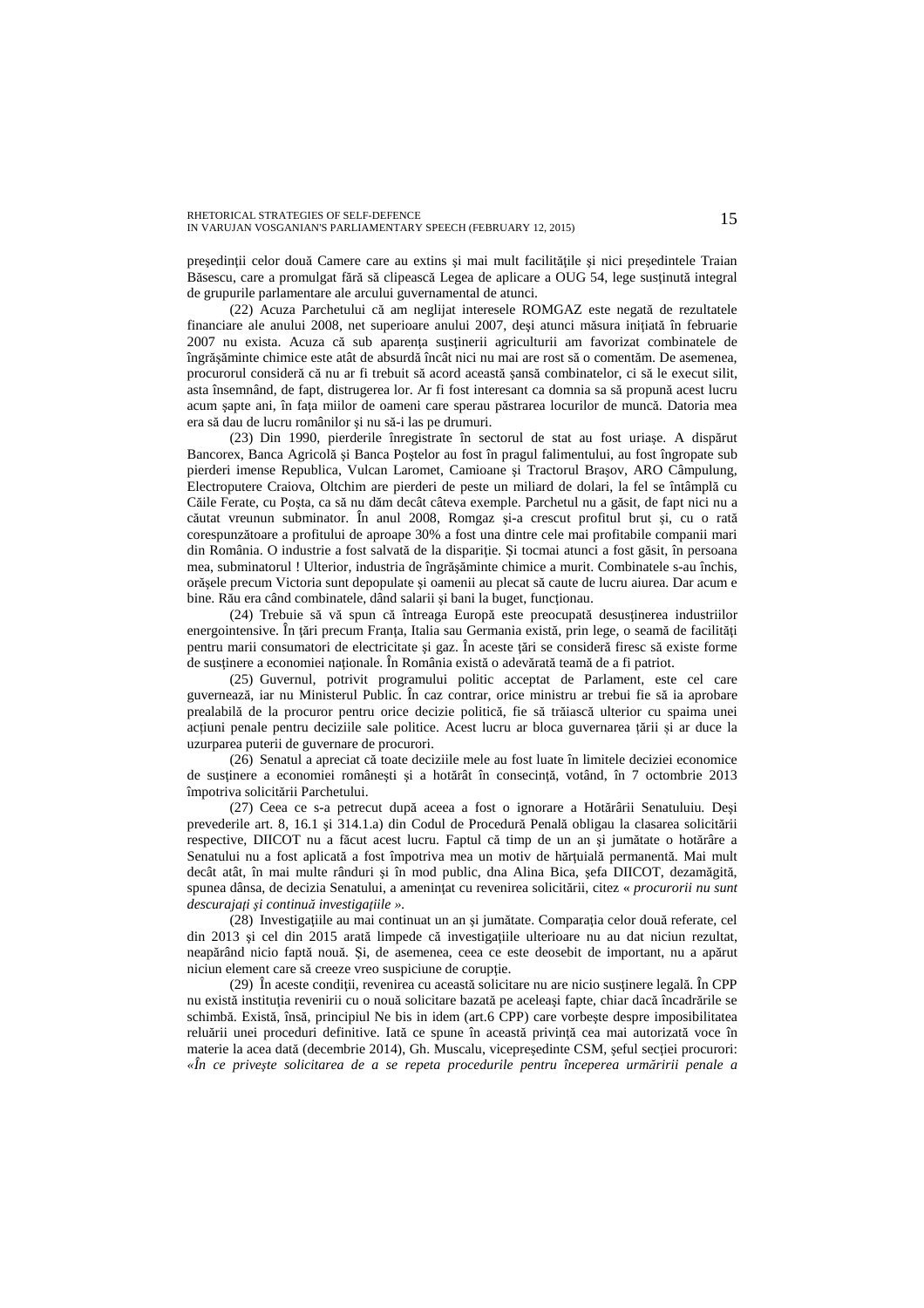*parlamentarilor foşti miniştri, legislaţia este clară : se poate repeta procedura doar dacă în cauză au apărut indicii, elemente noi. În absenţa lor, procedura nu se poate repeta ».*

(30) Această revenire păcătuieşte nu doar prin faptul că nu aduce fapte noi, dar ignoră toate dovezile care au apărut pe parcurs şi care mă dezincriminează, fie că e vorba de fapte pe care le-am relevat eu, în pledoaria mea, fie de altele colectate de Parchet pe parcurs.

(31) Un avocat poate prezenta doar acele dovezi care sunt în avantajul clientului său. Procurorul este obligat să prezinte toate dovezile existente în cauză. Art, 131.1 al Constituției este clar în această privință: « Ministerul Public reprezintă interesele generale ale societății și apără ordinea de drept, precul și drepturile și libertățile cetățenilor ». Dacă parcurgeți referatul, nu veți găsi niciun rând despre contextul economic al deciziei mele, despre efectele ei în planul economiei româneşti, despre faptul că datoriile către ROMGAZ s-au redus simţitor şi bugetul şi-a încasat dările, despre impactul favorabil asupra agriculturii româneşti, despre faptul că unele combinate s-au redeschis, despre faptul că atunci când, în octombrie 2008, INTERAGRO nu şi-a mai respectat obligațiile, i s-a retras dreptul la facilități. Poate că de asta nici nu am fost chemat ca martor, pentru că atunci, acest dosar, declaraţiile mele fiind consemnate, nu mai putea fi confecţionat.

(32) Iată un exemplu edificator. Referatul pomeneşte de faptul că în luna septembrie am prelungit, prin ordin, facilităţile, dar nu suflă o vorbă despre faptul ca ordinul meu era în aplicarea unei dispoziţii adoptate în şedinţa de Guvern şi neiniţiate de mine, ci de ministrul agriculturii. Această omisiune e cu atât mai greu de explicat cu cât se poate dovedi că SGG a pus la dispoziţia DIICOT stenograma şedinţei respective care dovedea clar acest lucru.

(33) Practic, referatul nu porneşte de la fapte pentru a ajunge la o concluzie, ci porneşte de la o concluzie şi selectează, interpretează şi răstălmăceşte faptele astfel încât să-i slujească pentru justificarea concluziei prestabilite.

(34) Mi s-a reproşat faptul că nu doresc, prin cercetarea mea, aflarea adevărului. Aceasta este o acuză nefondată. În ianuarie 2012, atunci când unii colaboratori de-ai mei au început să fie anchetați, am cerut, printr-o scrisoare deschisă adresată sefului DIICOT, « Solicit să fiu audiat, în calitatea pe care o considerați de cuviință, pentru a contribui, prin informațiile pe care le dețin și prin documentele pe care le posed, la limpezirea acestei situaţii ». Era, precum vedeţi, o renunţare implicită la imunitate. Timp de aproape doi ani, nu m-a chemat nimeni, deși vă puteți imagina că mărturia mea ar fi fost importantă pentru aflarea adevărului. M-am trezit direct cu cererea de urmărire penală, înaintată de dna Bica, în contextul în care eram ministru al Economiei. Mi-am dat seama că nu adevărul se doreşte, ci cu totul altceva. După decizia Senatului, iarăşi a mai trecut un an şi jumătate. Iarăşi nu m-a audiat nimeni. De ce adevărul pe care îl cunoaşte Varujan Vosganian nu e folositor decât dacă el este în postură de învinuit? Biblia şi Constituţia pe care se jură nu e aceeaşi şi pentru un martor şi pentru un învinuit. Cui foloseşte ca Varujan Vosganian să fie numaidecât învinuit, înainte de a se cunoaşte toate dovezile pe care el le-ar putea aduce?

(35) Vă rog să-mi permiteţi, pentru a vă sugera un răspuns la această întrebare, să vă fac o scurtă relatare a biografiei mele din ultimu deceniu. În anul 2006 am fost propus primul comisar european al României. Imediat după aceea, însusi presedintele țării mele, de conivență cu servicii de informaţii nu neapărat româneşti, a iniţiat o conspiraţie pentru distrugerea mea. Timp de trei zile în fața opiniei publice s-a desfășurat un adevărat carnagiu. S-a dovedit că sunt absolut nevinovat, dar a trebuit să renunţ la candidatura de comisar, pentru a nu ştirbi prestigiul României în faţa unei străinătăţi care nu înţelegea (dialogul meu cu dl. Baroso e edificator în această privinţă) cum e posibil ca preşedintele unei ţări să conspire împotriva propriului candidat. În anul 2013, odată cu venirea la cârma DIICOT a doamnei Alina Bica, ale cărei relaţii în lumea politică sunt acum binecunoscute, s-a încercat din nou compromiterea mea. M-am dovedit nevinovat şi de această dată, dar a trebuit să demisionez din funcția de ministru, după o lungă convorbire cu primul ministru, pentru a evita orice posibil prejudiciu de imagine externă asupra Guvernului României. Acum se întâmplă din nou. Nu e cam mult, stimaţi colegi, să trebuiască de trei ori într-un deceniu, printr-un purgatoriu greu de suportat fără o constituție psihică robustă, să trebuiască să-mi dovedesc nevinovăția pentru lucruri de care nu mă fac vinovat?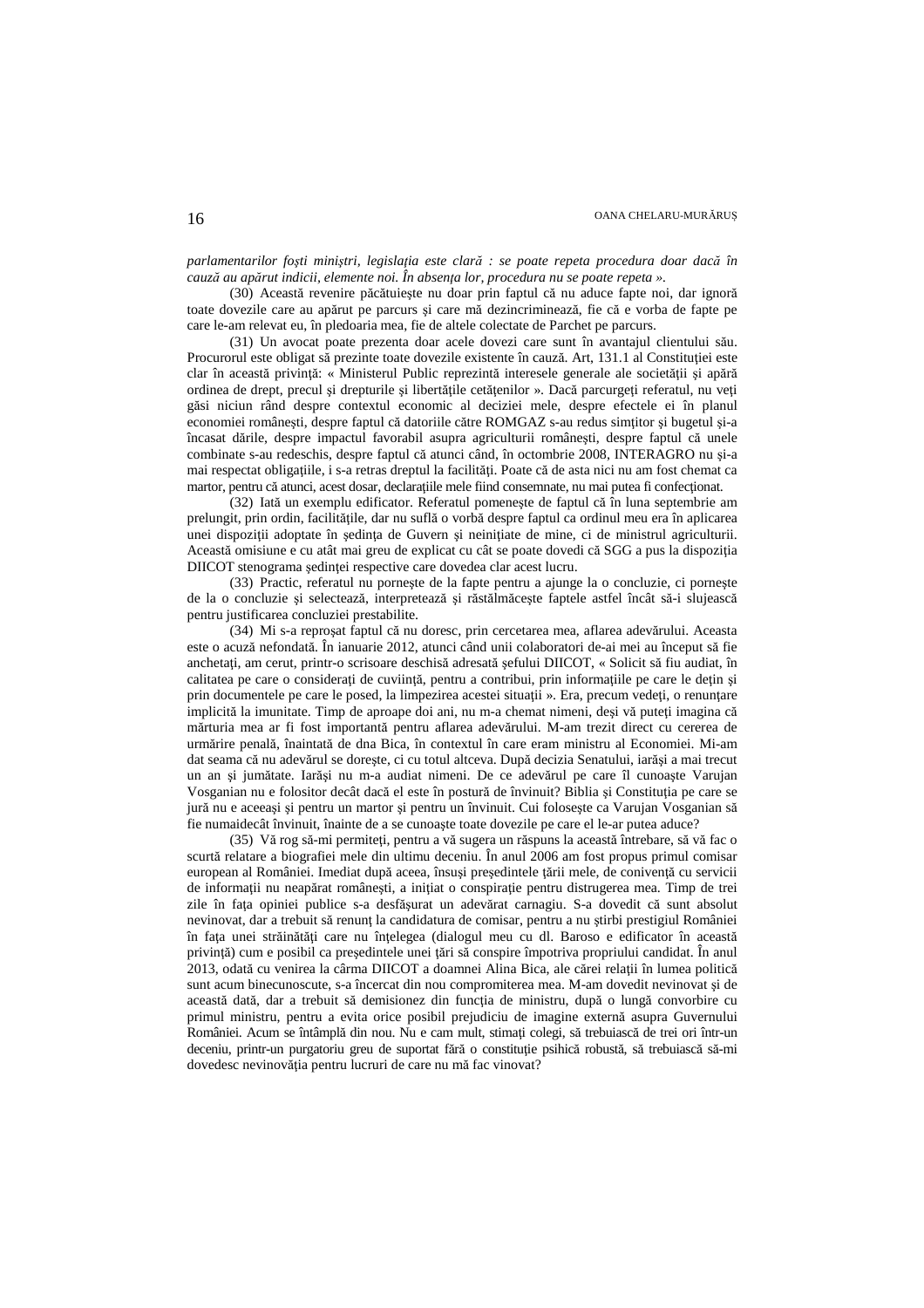(36) Ştiu că sunt mulţi care spun că ar trebui să merg la parchet pentru aflarea adevărului. Acestora le spun câteva lucruri. În primul rând, că eu cred că nu mai nimic în plus de demonstrat. În al doilea rând că inconsistenţa unor acuzaţii se poate dovedi în oricare fază a procedurii, iar dezbaterea din Senat este, potrivit legii, una dintre acestea. Dacă Senatul decide că faptele semnalate nu au incidenţă penală, aşa cum o cere legea, este de ajuns. În al treilea rând, trebuie să vă spun, stimaţi colegi, că mersul la Parchet nu este un simpozion pentru aflarea adevărului. Persoana cercetată iese, practic, din viața publică, destinul lui și, implicit, a familiei lui se supune unor privaţiuni şi rigori pe care le presupune procedura penală. Chiar în cel mai bun caz, în care ești achitat, asta se întâmplă după mulți ani, nu poți cere statului niciun fel de daună morală, iar răspunderea magistraţilor nu este prevăzută în legea română. Spre exemplu, procesul meu de calomnie împotriva fostului securist Liviu Turcu, cel care a fost folosit împotriva mea în 2006, nu s-a încheiat nici până azi, după nouă ani deşi era un proces simplu, fără cercetări prealabile. Practic, în condițiile de azi ale țării noastre, simplul fapt că esti cercetat are, dacă esti persoană publică, efectul unei condamnări.

(37) Şi atunci întreb: Cine doreşte neapărat ieşirea mea din viaţa publică? Cine doreşte cu atâta ardoare compromiterea mea, încât foloseşte pentru asta calomnia, omiterea şi răstălmăcirea faptelor şi abuzul? Cine consideră că singurul lucru bun pe care îl mai pot face pentru ţara în care m-am născut şi pe care o iubesc este să fiu stigmatizat şi să lustruiesc clanţele parchetului, în cercetări penale?

(38) Îmi dau seama că nu beneficiez de un context favorabil. Lupta împotriva corupţiei este un deziderat cerut cu insistenţă de opinia publică. Repet, nu este cazul meu, nu sunt cercetat pentru fapte de corupție, ci pentru temeinica unor decizii de politică economică. În același timp cred cu tărie că nu trebuie să transformăm acest obiectiv esential pentru mersul înainte al României, care este anticorupția, într-un fel de Festival Cântarea României. Execuțiile în grup, nediferențiate, nu folosesc nimănui. Revoluția franceză a rămas ca un moment înălțător în istoria omenirii nu datorită ghilotinei, ci datorită modului în care a definit drepturile omului. Apărarea drepturilor omului presupune că fiecare om are dreptul său inalienabil la dreptate. În ultimile zile mulţi mă bat pe umăr cu compasiune, spunându-mi că, din păcate, sunt şi victime colaterale. Eu refuz să fiu o victimă colaterală. Refuz să fiu figurant într-un spectacol mediatic pe care nu știu cine îl regizează şi de ce.

(39) Sunt de acord că unii reprezentanţi ai clasei politice au comis excese. Dar unor excese nu le răspunzi cu alte excese, pentru că atunci intrăm într-o spirală din care nu știm când și cu ce costuri ne vom opri. Deja, capitalul românesc este răvășit, administratia se teme să ia măsuri curajoase şi ferme, iar clasa politică este intimidată.

(40) Stimaţi colegi, Eu sunt acelaşi ca acum un an şi jumătate. Dumneavoastră, cei care aţi votat într-un anumit fel, sunteţi aceiaşi. Faptele sunt aceleaşi. Dumneavoastră aţi votat cum v-a dictat conştiinţa, nimeni nu v-a cerut să faceţi altfel. O sută douăzeci de senatori din o sută patruzeci au respins o solicitare care nu avea temei. Ce s-a schimbat de atunci? Preşedintele Iohannis are dreptate când spune că avem nevoie de un Parlament puternic. Dar un Parlament puternic e acela care este stăpân pe deciziile sale. Un Parlament puternic nu poate fi comparat cu un pluton de recruți care face stânga împrejur la ordin. Noi nu putem să acceptăm necondiționat anumite solicitări. Neconditionată este numai supunerea și capitularea. Or, Parlamentul nu se poate face unealta docilă a unei alte puteri a statului, indiferent care ar fi aceea şi indiferent de orice justificare.

(41) Am petrecut aproape două decenii sub această cupolă. Pe unii dintre dumneavoastră vă cunosc încă din 1990, am sperat, am suferit şi ne-am bucurat împreună. Mi-aş dori ca în orice împrejurare ne reîntâlnim să nu trebuiască să ne amintim cu stânjeneală de momente ca acesta. Vă încredințez, în continuare, de afecțiunea mea.